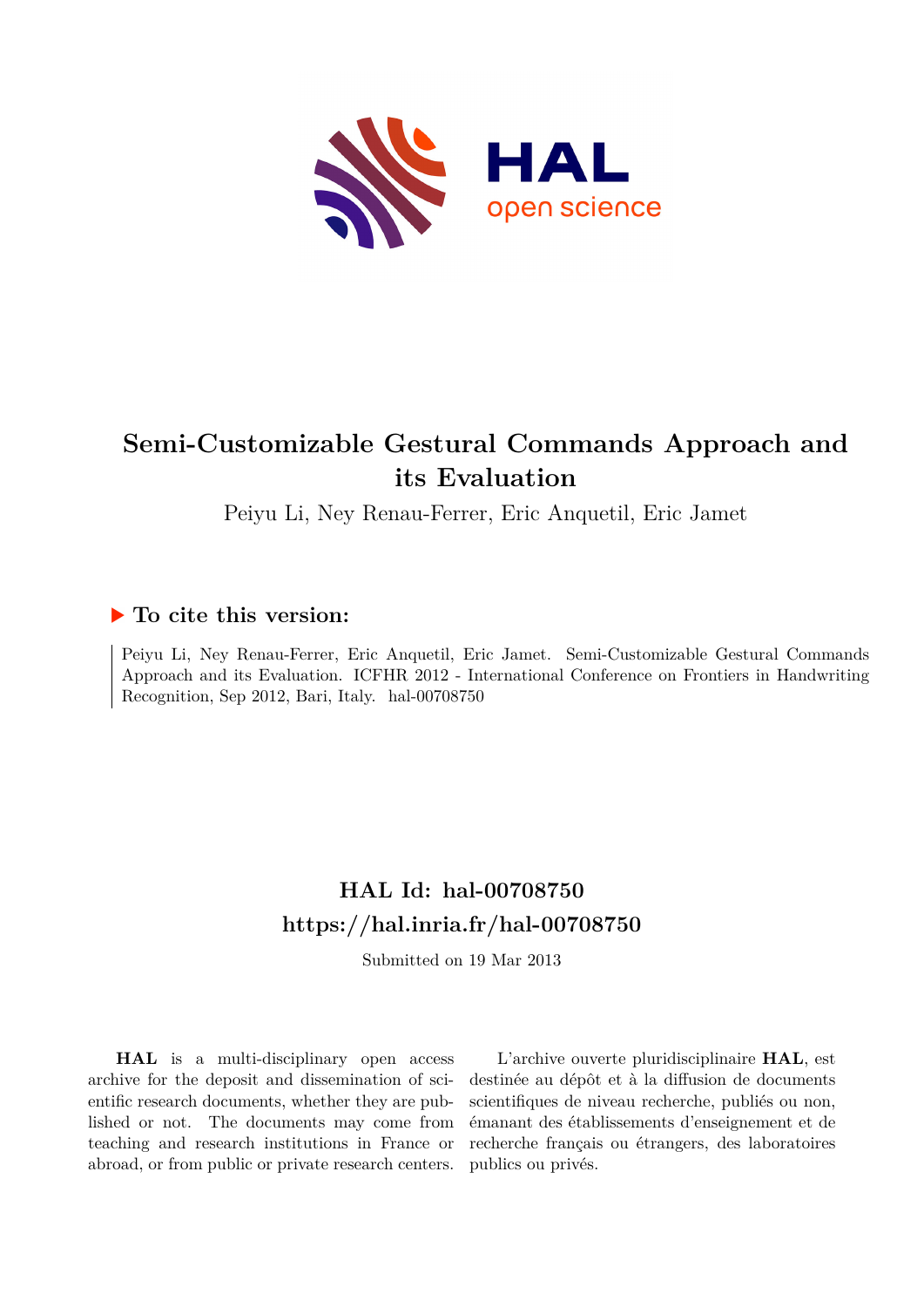### **Semi-Customizable Gestural Commands Approach and its Evaluation**

 $LI$  Pei $Yu^a$ Renau-Ferrer Ney<sup>b</sup> Anquetil Eric<sup>a</sup> Jamet Eric<sup>c</sup> <sup>a</sup>: IRISA/INSA Rennes  $b.c.$ : University Rennes 2 Rennes, France

<sup>a</sup>: {pei-yu.li, eric.anquetil}@irisa.fr b: ney.renau-ferrer@irisa.fr c: eric.jamet@uhb.fr

*Abstract***—***Pen-based interfaces allow users to interact with the help of a stylus and/or fingers. Thanks to a recognition system, users can execute commands by drawing gestures. Because of the complexity of the software, the set of gesture commands can be very large. Consequently, it becomes difficult for the users to remember all the commands. In this paper we introduce "Semicustomizable gestural commands". The idea is to take into account the commands usage frequency: to facilitate the memorization of the most used commands we leave users the freedom/liberty to define their associated gestures (by) themselves. The remaining gesture commands will be automatically generated on the base of the defined gestures according to their hierarchical categorization. Several comparative tests demonstrate that this new approach improved the progressive memorization of the gestural commands.*

#### *Gesture commands; usage; incremental learning (key words)*

#### I. INTRODUCTION

Pen-based interfaces allow users to draw strokes to run a command. These gesture commands offer an efficient and intuitive Human-Machine communication which is more and more researched nowadays [\[1\]\[2\]](#page-6-0)[\[3\]\[4\]](#page-6-1)[\[5\]\[6\]](#page-6-2)[\[9\]\[10\].](#page-6-3) For instance, we can associate a "C"-shaped gesture to Copy, a "V"-shaped gesture to Paste. In real software, the definition and the memorization of gestures associated to every command becomes a real challenge. Today the graphic gesture recognizers are stronger and more competitive; some of them can adapt and learn incrementally the user style [\[12\]\[13\].](#page-6-4) The problem comes from the side of the user, who needs to learn all the gesture commands. Even if we try to associate intuitive and significant gestures to commands when it is possible, or to leave user the freedom to define the gestures by himself, this work becomes tedious when the number of gesture commands becomes important. To solve this problem, Kunterbach proposed the "Marking Menus" [\[4\].](#page-6-5) The main idea is to help user's memorization by manipulating menus which lead to final gestures corresponding to commands. The Marking Menus allow two kind of utilization: novice mode where the user will be guided by menus to run a command; and expert mode where the user has already learned the gesture and no menu will be displayed, so his gesture will be sent to a recognizer to be identified.

Since Marking Menus have met a big success, a lot of variants have been proposed. Above all, Hierarchical

Marking Menus [\[5\]](#page-6-2) allow more levels in menus so that the gesture set increases, but at the same time, it is more difficult for the recognizer. To keep a reasonable accuracy, Zhao et al. [\[9\]\[10\]p](#page-6-3)roposed Zone and Polygon Menus where the user should draw several straight strokes to execute one command. Consequently, the set of induced gestures is constrained and cannot include the natural drawing habits, i.e. cursive gestures. Another interesting approach is Octopocus [\[2\].](#page-6-6) It introduces fluid and cursive gestures with a one-level menu. The induced gestures are diverse, contrary to other approaches who allow only polygonal lines which are neither natural, nor fluid. In novice mode, it guides users throughout the drawing of strokes with a colorful dynamic menu. This menu gives continuous feedback to the user. However, Octopocus allows only one level for the menu and the set of gestures is predefined and not customizable by the user. Moreover, there is no logic between each gesture and its associated command.

In our previous work, we first proposed the Continuous Marking Menus (CMM) [\[3\]](#page-6-1) to improve the expressiveness of marking menus and to admit a vocabulary of cursive, fluent handwritten gestures. After some tests to evaluate this concept [\[6\],](#page-6-7) we did prove that CMM helps the learning of gestures, when the original "help" displayed on the side of the software was not so helpful. Nevertheless, after the experiments, some users have been frustrated because they could not personalize some gesture commands. Based on these critics, we are convinced that it is important to give users a freedom degree to customize their gesture and it is also important to reduce the constraints on drawing the gesture as much as possible. Consequently, we focus on the new objective to answer these principal properties:

- *leave the gesture form as natural as possible;*
- *allow user to choose gestures associated to frequent commands;*
- *keep a semantic meaning and a hierarchy which can help the memorization;*
- *Use some advantages of Marking Menus to ease the learning.*

The results of this analysis are presented in this paper: we design the concept of "Semi-Customizable Gestural Commands (SCGC)" approach. The SCGC's originality is to consider the usage frequency of commands to ease the learning of commands gestures. At the same time, we leave user the freedom to define his gestures for the predominant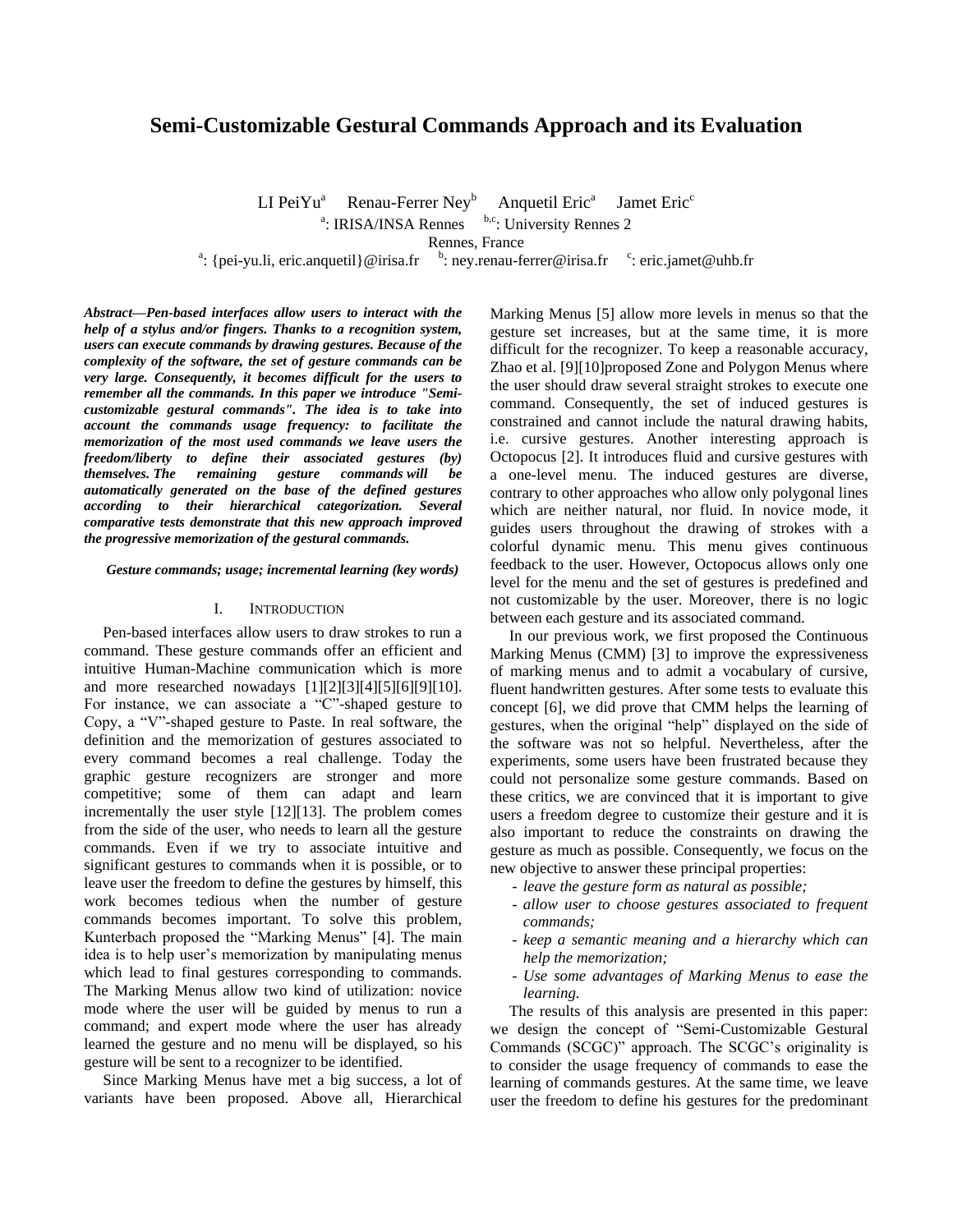commands, and the remaining gestures are automatically generated based on the gesture of the predominant command. The objective is to get natural and cursive gestures which are easy for the user to learn and memorize at the same time.

The rest of the paper is organized as follows. We introduce at first the SCGC approach. Then we expose the incremental gesture recognizer [\[12\]\[13\]](#page-6-4) we have used to conduct experiments. Finally we present a complete experimentation which involves more than twenty users in three comparative tests to evaluate the impact of SCGC approach in terms of learning and memorization of the gestures by the users. We also report, in parallel with what the user learnt, the result of the incremental learning of the gesture recognizer used in these experiments.

#### II. SEMI-CUSTOMIZABLE GESTURE COMMANDS

According to the users' feedback in our previous works, we estimate that it is really important to keep users defining some gestures themselves to help their memorization (particularly for the most frequent commands). Moreover, in real software, all commands do not have the same use frequency. For instance, the "copy" command is used more often than the "print" command. In general, user wants to memorize the most used commands at first. The more we use a command, the faster we learn it. This is why we introduce a new kind of commands: the Semi-Customizable Gesture Commands (SCGC). The SCGC approach leaves the user the freedom to design gestures for their most used commands, and then generates all the derived gesture commands automatically. It avoids the user the tedious task of defining all the gestures. To make the generated gestures meaningful, we group the commands by family, like Marking Menus. More precisely, we ask the user to define the gesture for one predominant command per family, and the gestures for the other members will be automatically generated.

To implement automatic generation of gesture commands, all the gestural commands are modeled by spline to formalize the prototypes of the gestures. All derived gestures are then generated by a continuous deformation of the predominant prototype. The next sections present the different steps to formalize the drawing of the gestural commands.

#### *A. Polygonal approximation*

The first step consists in a polygonal approximation of the drawing of the gestural commands. We use the polygonal approximation algorithm defined in [\[7\].](#page-6-8) Given a collection of N points and a constant M, this algorithm can find the M points which form a polygon that follows the best curve defined by the N points collection. The quality of the polygonal approximation is quantified by an error indicator. We can find the optimal polygonal approximation according to this indicator. For instance, in [Figure 1,](#page-2-0) the black curve is the original stroke drawn by user. The step 1 corresponds to polygonal approximation. These points are polygons corners

<span id="page-2-0"></span>

<span id="page-2-1"></span>which are automatically extracted with the polygonal approximation algorithm. Here we have *M=6*.

#### *B. Canonical spline*

The M points extracted by the polygonal approximation are used as control points to define a canonical spline to represent the original drawing.

A canonical spline is a cubic polynomial who aims to imitate the original curve by defining several control points to regularize the drawing [\[8\].](#page-6-9) Unlike the Bézier curve, the canonical spline passes through all its control points. The implemented canonical spline algorithm is based on [\[8\]](#page-6-9) . In [Figure 1](#page-2-0), the second step corresponds to a canonical spline definition.

#### *C. Automatic gesture generation*

The generation for gesture commands is based on a continuous deformation of the gesture's end.

Let's note the M control points of the gesture that the user defined:  $p_1$ , ...,  $p_M$ . For the other members of the same family, we keep the same beginning, i.e.:  $p_1$ , ...,  $p_{M-1}$ . We move simply the last control point to generate new gestures. Thanks to the properties of splines, the newly generated curves will stay fluid and cursive.

[Figure 2](#page-2-1) illustrates the principles of the automatic generation of all the alternative commands of a same family. The black stroke presents the canonical curve of the original curve drawn by user. For a family who has three commands, we take the coordinates of the last two points:  $p_{M-1}$  and  $p_M$ . We generate the new coordinates of  $p_M$ <sup>'</sup> (new last control point for one new command) and  $p_M$ <sup>"</sup> (new last control point for the other command), respectively:

 $|p_{M-1} p_M| = |p_{M-1} p_M'| = |p_{M-1} p_M'|$  and  $\angle$ *p<sub>M</sub></sub>*  $p$ *<sub><i>M*-1</sub> $p$ <sub>*M</sub>*<sup> $\prime$ </sup> =  $\angle$ *p*<sub>*M*</sub><sup> $\prime$ </sup>*n*<sub>*M*</sub> $\angle$ *n*<sup> $\prime$ </sup>*P<sub><i>M*-1*p*<sub>*M*</sub><sup> $\prime$ </sup>.</sub></sub>

The control point collection for the two new commands of the family are  $(p_1, p_2, ..., p_{M-1}, p_M)$  and  $(p_1, p_2, ..., p_{M-1},$ *pM''*) respectively.

[Figure 3](#page-3-0) illustrates a real use case. In step 1, after getting the original curve of the user, a canonical spline is generated with  $M=6$ . In step 2, the other two gesture commands of the same family are generated automatically.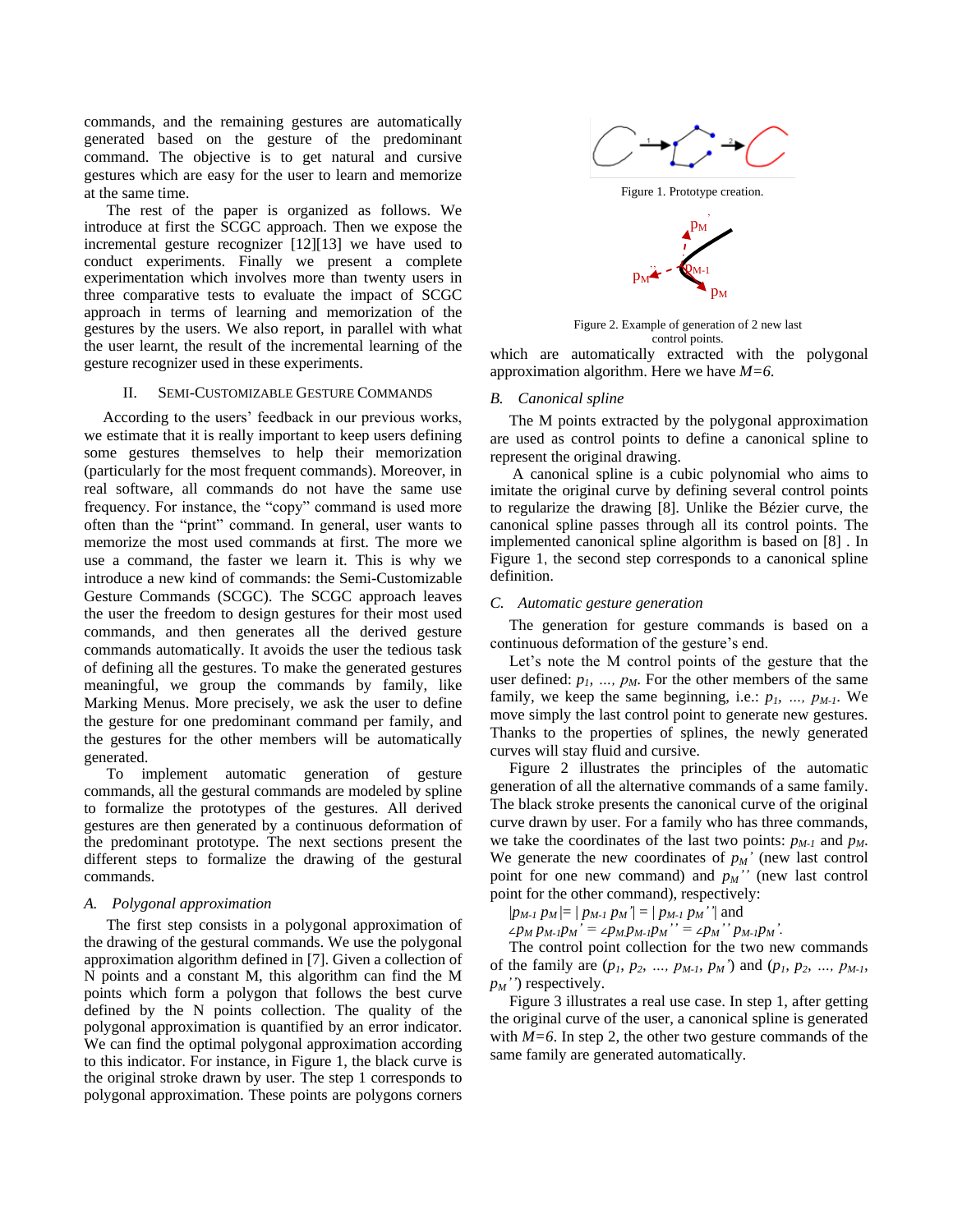

Figure 3. Gesture generation for a family.

#### III. RECOGNIZER

<span id="page-3-0"></span>In SCGC approach, for gesture recognition, we adopt a pattern recognition approach adapted to this application. The recognizer needs to be able to learn with very few training samples because the set of gestures will be different for each user. Input gestures are described by a reduced set of 15 features, and classification is executed by an incremental lightweight Fuzzy Inference System that requires few training samples [\[12\]\[13\].](#page-6-4)

#### *A. Feature extraction*

Input gestures are first linearly rescaled so their maximal dimension is 64, in order to make the recognition of gesture scale-independent. The pen trajectory is then resampled so that the spatial distance between points is always equal to 8, to avoid sensitivity with respect to speed variations in the writing. We finally extract a set of 15 features, combining dynamic (time-based) and visual (image-based) features, so as to handle different properties of the patterns. Some retained features are inspired from Rubine's features [\[11\]:](#page-6-10) trajectory length, initial angle, first point to last point vector. The position of the first point and the last point of the trajectory with respect to the gesture's bounding box is also described. As visual descriptors, we extract zoning features from a regular 3x3 grid partition of the bounding box.

This diversity of features is essential for some tests (see section 4) where the recognition of "unpredictable" userdefined gestures is needed. While no optimization is possible, given this "open-world" problem, it is hoped that the chosen feature set can properly distinguish between a sufficiently large set of classes defined by the same user.

#### *B. Fuzzy inference system*

Most of classical feature-based recognition methods (neural networks, statistical recognizers, Support Vector Machines…) involve a training phase that is executed offline. In our situation, however, the training phase has to be run online, since the gestures chosen by the user have to be learned by the classifier. Another constraint is the few available training samples, since the user should not need to perform more than 3 samples per gesture. For these reasons, we chose to use an Incremental Fuzzy Inference System, a competitive discriminative classifier that requires very few training samples and computing resource. This system is designed to be integrated into applications which need customization aspect. Actually, the system can be used as an evolving recognizer, with lifelong learning and handling of new classes of gestures (see more details in [\[12\]\[13\]\)](#page-6-4). The reduced size of the feature set (only 15 features) is also essential to obtain better classification performance with only few training samples.

#### IV. EXPERIMENTS

To evaluate our SCGC approach, we made several experiments. On first step, we made some pre-tests to see users' reaction for this new approach on a tablet. After having observed some difficulties on manipulation, we adapted our approach to make the learning even much easier as described in section 4.1. On second step, we fixed the objectives of these experiments: we wanted to evaluate SCGC in a real piece of software's context (ecological frame). It means that we would like to see user's attitude without telling them that it is a test. We wanted to see how gestures are learnt unconsciously by users. We did not want them to feel obliged to memorize the gestures which is different from a lot of tests made before [\[1\]\[2\]](#page-6-0)[\[9\]\[10\].](#page-6-3) So we made three different comparative tests: test1 where the user chose all his gestures; test2 (SCGC approach) where the user chose the root gesture and the relative gestures were automatically generated; and test3 (SCGC without personalization) where root gestures are pre-defined.

#### *A. SCGC adaptation*

We made some pre-tests to collect users' observations on SCGC. We realized that it is difficult for a user to remember the relative direction of a spline's end in one family. To overcome this difficulty, we fix the spline's end in three absolute directions: down, right and left. So instead of defining gesture for the predominant command in a family, the user defines a root gesture for the family. [Figure](#page-4-0)  [4](#page-4-0) illustrates this change (more examples i[n Figure 6\)](#page-4-1).

#### *B. Presentation of the application*

The application context of the tests we performed took the shape of a pen-based picture editor program with which users can perform various actions using graphic gestures. The aim is to obtain an ecological frame, allowing the user to be confronted with a real case of gestural commands' use. Moreover, whereas the test protocols involved the user only being asked to draw a series of commands into a box, a real use of a concrete application does not allow placing the user in an "artificial" learning situation. The ecological frame we used allows deceiving the user by making him think that the purpose of the test is not to memorize the commands but to test the use of graphic commands applied to picture manipulation. The goal is to obtain user learning rates in a passive learning context.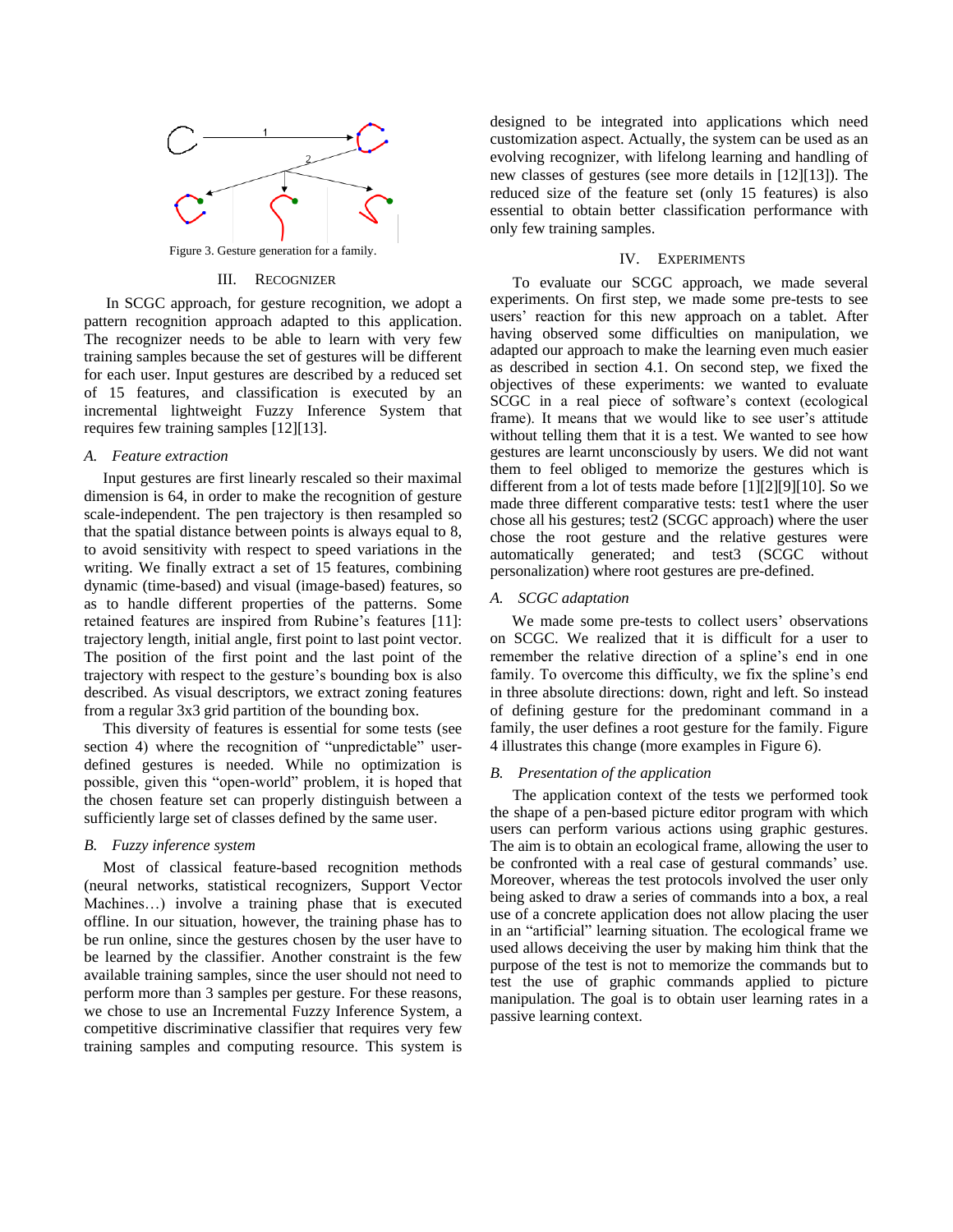<span id="page-4-0"></span>

Figure 5. Test's picture.

<span id="page-4-2"></span>

Figure 6. "help" window with the gesture set.

#### <span id="page-4-1"></span>*C. Experimental protocol*

Users are distributed in 3 groups; each group corresponds to a different kind of experimentation. Users from group 1 were asked to choose a gesture for each of the 21 commands. For group 2, we used the SCGC approach where users only have to choose a root gesture for the 7 families of commands, and then the system automatically generates the 21 corresponding gestures. Finally for group 3, the 7 root gestures and the corresponding 21 gestures were forced onthe users. For each group, users were asked to draw each gesture 3 times in an initialization phase. We present a variety of gestures from users from group 1 for 3 different commands in [Table 1.](#page-4-2)

Experimentation itself is divided into 2 use phases and 2 test phases. Use phases are made of 34 questions, each of them corresponding to a command. Moreover, some

commands were asked more often than others. 6 of them were asked 3 times by use phase, 4 were asked twice and 8 were asked once. The remaining 3 commands were asked during use phases. During the use phases, user had access to a help window with a table of all the gestures [\(Figure 6\)](#page-4-1).

During the test phase user had to achieve once each of the 21 gestures in a random order. During test phase, user could not display the help windows. To summarize, the protocol follows the pattern:

- *a. Initialization: user draws each gesture 3 times*
- *b. Use phase1: user answers the 34 questions*
- *c. Test phase1: user draws the 21 gestures*
- *d. Use phase2: user answers the 34 questions*
- e. *Test phase2: user draws the 21 gestures*

When a gesture is made, it is sent to the recognizer. If the gesture is correctly recognized, the visual effect of the command applies so the user can be informed that he has successfully performed his gesture, and then another question is asked. On the other hand, if the answer of the recognizer is different from the gesture that was asked, we must know if the recognizer failed or if the user performed a wrong gesture. So, in this situation, a window will pop up to show the user the asked gesture and the gesture he drew. In this window, the user has to state whether or not he has performed the right gesture. If he drew the good gesture, the visual effect applies and the test goes one. However if he drew a wrong gesture, he will then have to try again. When a gesture is correctly recognized, the classifier uses it to strengthen its learning for this class. When the classifier is mistaken there are two possibilities: if the user states that he has done the good gesture, then it's used to strengthen the gesture that was asked, instead of the gesture which has been recognized. If the user states that he did a wrong gesture, and then nothing happens, the user has to draw it again.

#### *D. Results*

We present here the results of 23 users divided into the 3 groups: 9 in group 1, 7 in group 2, 7 in group 3. The group 1 dataset contains 1017 gestures divided into 189 classes (21 per user) with 7 to 11 examples per class. The group 2 dataset contains 861 gestures divided into 147 classes (21 per user) with 7 to 11 examples per class. The group 3 dataset contains 861 gestures divided into 21 classes with 49 to 77 examples per class (7 to 11 per user).

*1) User learning curve:* [Figure 8](#page-5-0) shows the average score for each group. This score represents the percentage of gestures correctly realized by the users during each testing phase. The dotted curve corresponds to the group 1, the dashed one to the group 2 and the solid curve shows the score for the group 3.

We can see that the average score of the group 1 for test phase 1 is the higher (83%). This is most likely due to the fact that users can here choose for each command a familiar gesture. Also, users in this group have the possibility to choose gestures that have a very strong semantic link with the commands (examples include drawing a square for the command "classic frame", a heart for "valentine frame" or an  $\omega$  for "send by email"). Consequently, many gestures are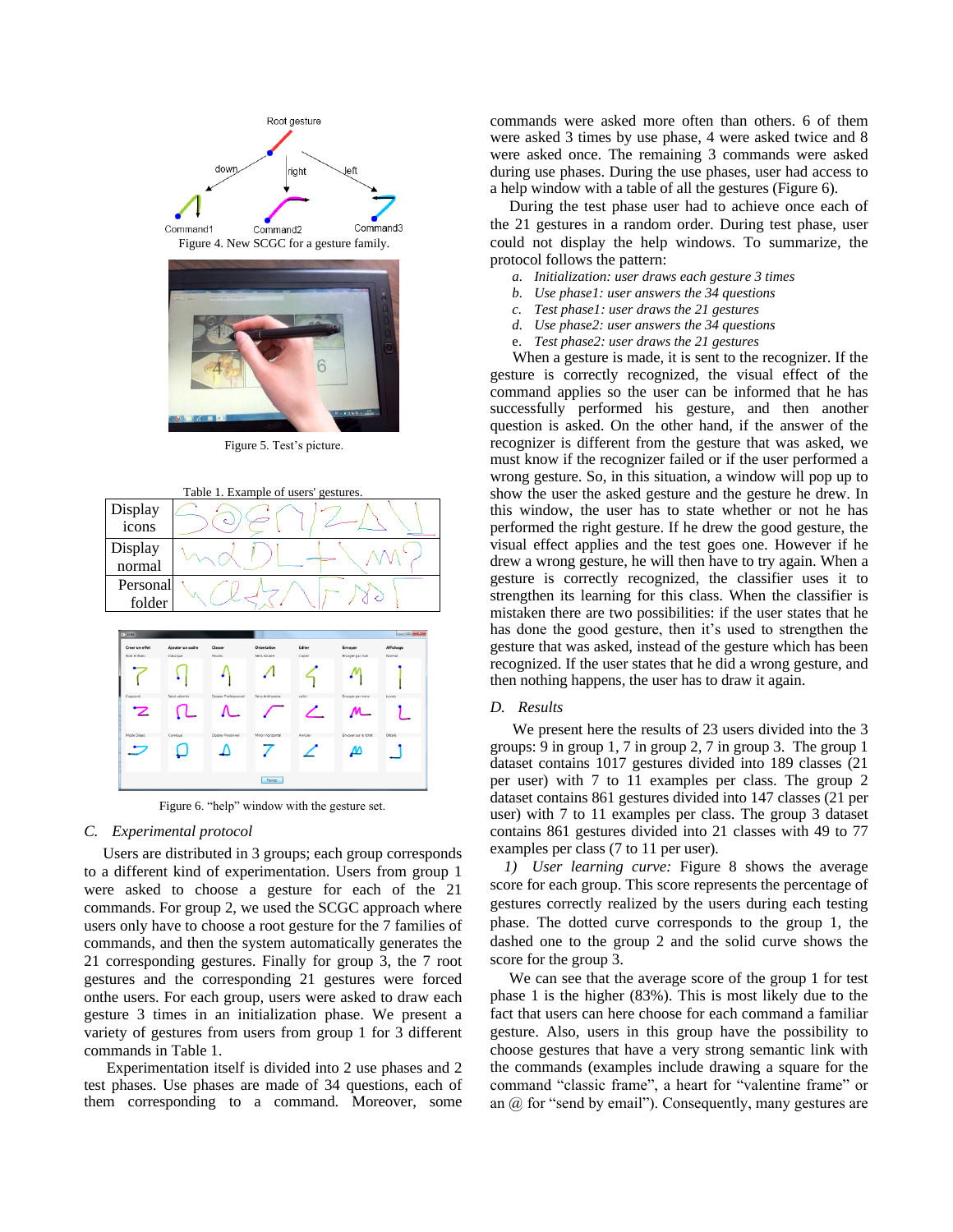already "known" by the user since the very beginning of the test. On the other hand, not all commands can be associated to a "semantic" gesture. Moreover, memorizing 21 different gestures remains a hard task. As we can see, final scores of group 1 will finally be weaker than the scores of group 2. We can notice that group 1 presents the worst learning progression rate with 0.6%, while in group 2, the users progressed at a 19% rate and in group 3, 33%.

Now let us take a look at the results concerning group 2 and 3. Those two groups use the same system of gestures generation from a root family gesture. Group 2 corresponds to the SCGC approach where the users can choose their root gestures while in group 3, they are imposed. As we can see, even if the scores of group 2 are lower at the beginning, they finally exceed those of group 1 with a score of 93%. This shows that even if users cannot customize their gestures as much as they would like in order to make the task easier, only having to memorize 7 gestures and the 3 variations is a much easier task than memorizing 21 gestures, even if customized gestures seem to be better known at first. Group



<span id="page-5-0"></span>Figure 8. Percentages of gestures correctly known by the user for the 2 test phases.



<span id="page-5-1"></span>Figure 7. Classifier's learning curve.